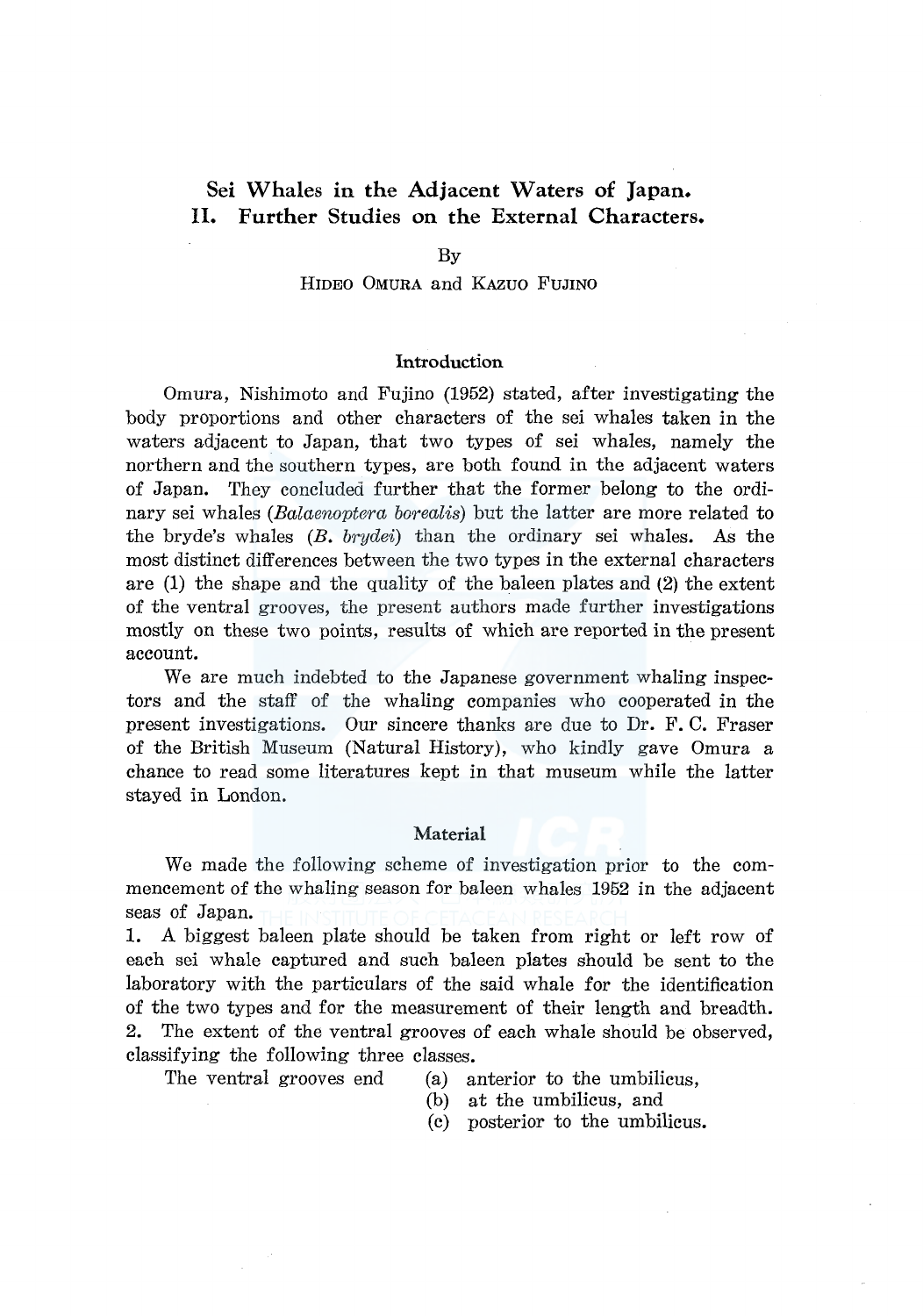# 90 H. OMURA and K. FUJINO

Baleen plates were taken for the investigation from almost all sei whales caught by the pelagic whaling in the waters around Bonin Island and in the northern Pacific. However, regarding those of sei whales processed at the various land stations only about forty per cent of the total catch were sent to the laboratory. Furthermore, some plates were broken in their inner parts in the course of transportation, especially in those taken in the Bonin Island waters. Besides, in some plates the margin line of the gum were not clear because of the carelessness at the time of sampling. Such baleen plates were of course available for the identification of the two types, but were not of use for the measurements. Table I shows the total number of sei whales taken in 1952 and those of which baleen plates were measured.

| Geographical Areas            |       | Number of Sei Whales<br>taken |       | Number of Baleen Plates<br>measured |         |       |  |
|-------------------------------|-------|-------------------------------|-------|-------------------------------------|---------|-------|--|
|                               | Males | Females                       | Total | Males                               | Females | Total |  |
| Bonin Island<br>(Pelagic)     | 270   | 141                           | 411   | 164                                 | 101     | 265   |  |
| Coastal                       | 275   | 390                           | 665   | 94                                  | 141     | 235   |  |
| Northern Pacific<br>(Pelagic) | 8     | 6                             | 14    | 4                                   | 4       | 8     |  |
| Total                         | 553   | 537                           | 1,090 | 262                                 | 246     | 508   |  |

Table 1. Number of Sei Whales taken and Number of Baleen Plates measured in 1952.

As shown in this table, about a half of the total sei whales catch in the waters of Japan, Bonin Island and northern Pacific (pelagic) were measured of their baleen plates.

Observations on the extent of the ventral grooves were made by Mr. K. Ozaki and Mr. I. Hasegawa, whaling inspectors of the Japanese Government on the factory ship which operated in the Bonin waters. In the northern Pacific (pelagic), such observations were made by Fujino. We were not able, however, to send any biologist for a long period to any land stations, so we asked to the staff of the each land station to make such observation.

Analysing these data obtained, we classified at first the sei whales into two types based on the observation of the baleen plates, because this character was deemed as first essential, and then we investigated the extent of the ventral grooves. We rejected such data of the ventral grooves of whale which was not observed firstly by ourselves for identification of the two types according to baleen plate, in the course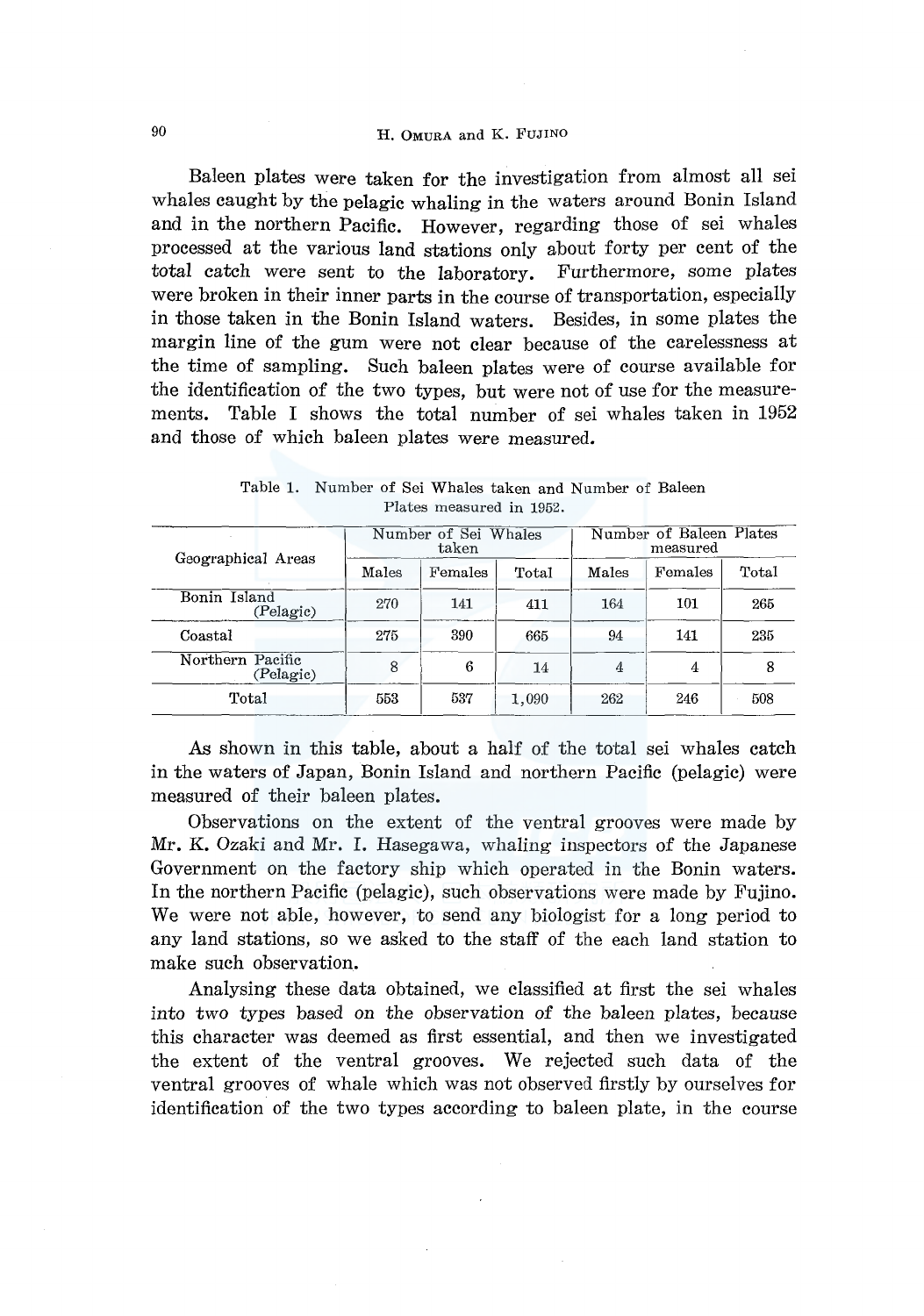of the analysing. We only used, therefore, such data of whales of which baleen plates were observed by ourselves and sametime the observation of the ventral grooves were available. Table 2 shows the number of sei whales on which the both observation were made.

As shown in tables 1 and 2, only 14 per cent of the total sei whales processed at the whaling land stations were observed on the both characters, while almost all sei whales were investigated in the Bonin Island waters and in the northern Pacific (pelagic).

Table 2. Number of Sei Whales of which Baleen Plates and the Extent of the Ventral Grooves were observed in 1952.

| Geographical Areas         | Males | Females | Total |
|----------------------------|-------|---------|-------|
| Bonin Island (Pelagic)     | 268   | 139     | 407   |
| Coastal                    | 43    | 49      | 92    |
| Northern Pacific (Pelagic) |       |         | 14    |
| Total                      | 319   | 194     | 513   |

## **Baleen Plates**

Omura, Nishimoto and Fujino (1952) describe that the baleen plates of sei whales taken in the Bonin Island waters are shorter in length, coarse in texture, greyish black in colour and with thick bristles as compared with those of ordinary sei whales. It was thought at that time that there might appear some intermediate type of baleen plates if we conduct further investigation in future. While investigating,

however, the material of 1952, we could not find any of such intermediate type. All baleen plates were identified clearly as northern type (sei whale type) or southern type (bryde's whale type) without any exception. No hesitation was felt while identifying the both types.



Fig. 1 Measurements of baleen plates. Dotted line shows the margin of gum.

- a: length along the outer margin
- b: breadth at base

The length and the breadth of each baleen plate was measured in centimeter. As shown in Fig. 1, the length was measured along the outer edge of the baleen plate from the point on the outer edge at the insertion to the gum to the tip of the plate, excluding the length of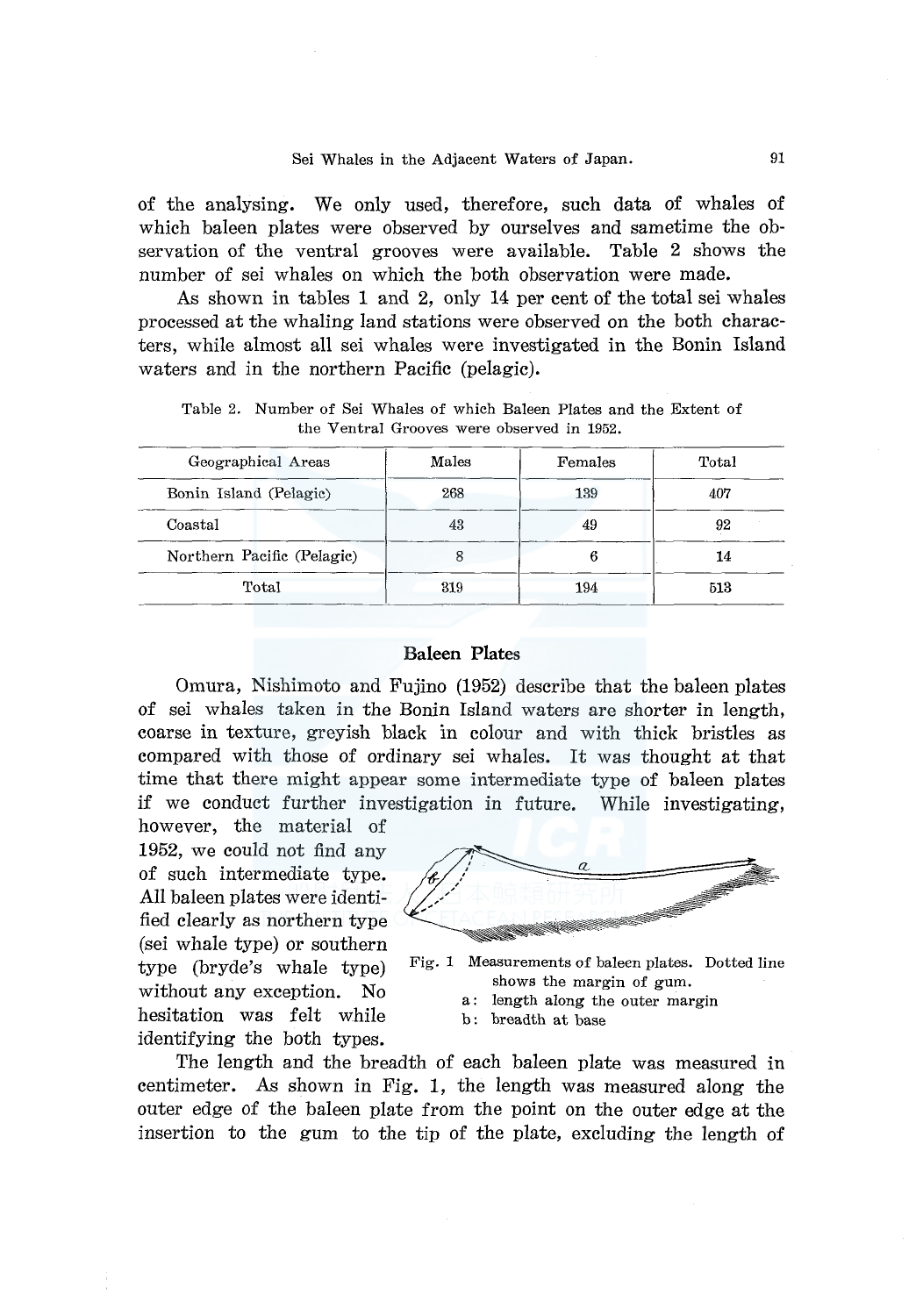the bristles. The breadth was measured by straight line between the two points on the outer and inner edge at the insertion to the gum.

The results of the measurements were dotted in Figs. 2 and 3, separately by sex.



Fig. 2. Relation between length and breadth of baleen plates in sei whales. Males

Fig. 3. Relation between length and breadth of baleen plates in sei whales. Females

*As* shown in these figures, the two types of northern and southern are almost completely separated into different groups in the shape of the baleen plates, both in males and females.

Then we calculated the quotient of the length divided by the breadth in each baleen plate. Table 3 shows the occurrence of each of such quotient **(L/B).** Figures 4 and 5 were drawn based on the data listed in table 3.

Judged from the above table and figures, the two types of northern and southern are also divided into two different groups nearly completely and we can say in general that the length of the baleen plate is over two times of its breadth in the northern type, while below two times in the southern type. No difference is seen between male and female.

Further, a difference is seen in the shape of the palate between northern and southern types.

*As* clearly shown in Figures 6 and 7, the breadth of the palate is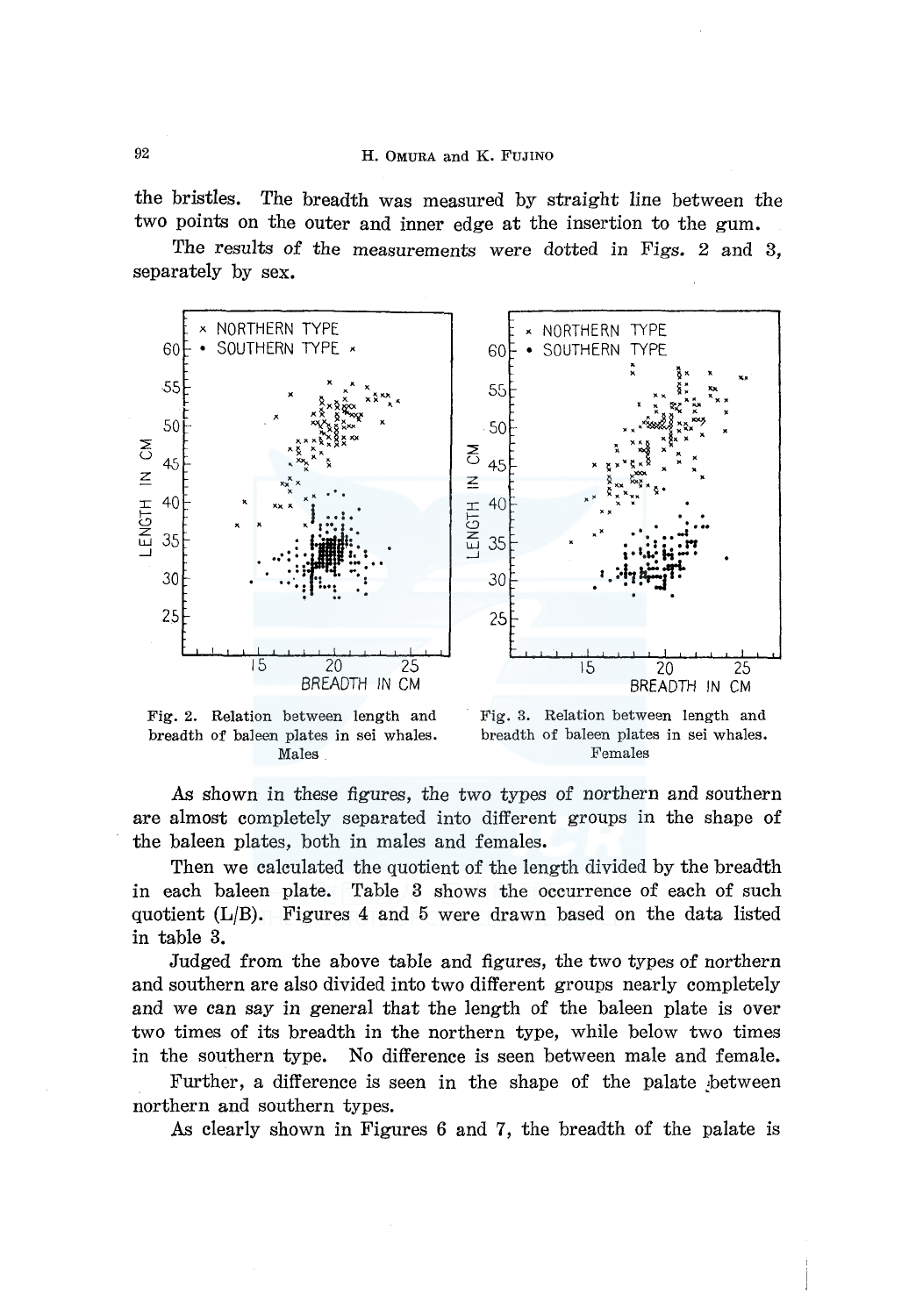broad and slightly concaved inward in the middle part of it in the southern type, but the breadth is very narrow and convexed outward considerably in its posterior part in the northern type sei whale. This

|                      |                  | Southern Type    |                  | Northern Type             |                         |                    |  |
|----------------------|------------------|------------------|------------------|---------------------------|-------------------------|--------------------|--|
| L/B                  | Males            | Females          | Total            | Males                     | Females                 | <b>Total</b>       |  |
| $1.20 - 1.29$        | 1                | $\bf{0}$         | $\mathbf{1}$     | $\mathbf{0}$              | $\theta$                | $\boldsymbol{0}$   |  |
| $1,30 - 1,39$        | 6                | $\overline{2}$   | 8                | $\boldsymbol{0}$          | $\bf{0}$                | $\bf{0}$           |  |
| $1.40 - 1.49$        | 9                | 6                | 15               | $\mathbf{0}$              | $\theta$                | $\mathbf 0$        |  |
| $1.50 - 1.59$        | 24               | 22               | 46               | $\boldsymbol{0}$          | $\theta$                | $\bf{0}$           |  |
| $1.60 - 1.69$        | 43               | 30               | 73               | $\boldsymbol{0}$          | 0                       | $\bf{0}$           |  |
| $1.70 - 1.79$        | 40               | 24               | 64<br>31<br>18   | 0<br>$\bf{0}$<br>$\theta$ | 0                       | 0<br>$\bf{0}$<br>1 |  |
| $1.80 - 1.89$        | 18               | 13               |                  |                           | $\bf{0}$                |                    |  |
| $1.90 - 1.99$        | 11               | 7                |                  |                           | 1                       |                    |  |
| $2.00 - 2.09$        | 10               | $\mathbf{1}$     | 11               | 1                         | 3                       | 4                  |  |
| $2.10 - 2.19$        | $\overline{4}$   | 1                | $\overline{5}$   | $\bf{0}$                  | 5                       | 5                  |  |
| $2, 20 - 2, 29$      | $\theta$         | $\theta$         | $\theta$         | 6                         | 14                      | 20                 |  |
| $2,30-2,39$          | $\boldsymbol{0}$ | $\bf{0}$         | $\theta$         | 13                        | 29                      | 42                 |  |
| $2.40 - 2.49$        | $\theta$         | $\theta$         | $\mathbf{0}$     | 22                        | 17                      | 39                 |  |
| $2.50 - 2.59$        | $\boldsymbol{0}$ | $\bf{0}$         | $\boldsymbol{0}$ | 21                        | 30                      | 51                 |  |
| 2.60-2.69            | $\boldsymbol{0}$ | $\boldsymbol{0}$ | $\boldsymbol{0}$ | 17                        | 22                      | 39                 |  |
| 2.70-2.79            | $\boldsymbol{0}$ | $\theta$         | $\theta$         | 8                         | 11                      | 19                 |  |
| 2.80-2.89            | $\boldsymbol{0}$ | $\theta$         | $\theta$         | $\bf{4}$                  | $\overline{2}$          | 6                  |  |
| $2,90 - 2.99$        | $\theta$         | $\theta$         | $\theta$         | $\boldsymbol{0}$          | $\overline{\mathbf{3}}$ | 3                  |  |
| $3.00 - 3.09$        | $\theta$         | $\overline{0}$   | $\mathbf{0}$     | 1                         | $\mathbf{0}$            | $\mathbf{1}$       |  |
| $3.10 - 3.19$        | $\theta$         | $\theta$         | $\theta$         | $\overline{3}$            | $\overline{2}$          | 5                  |  |
| 3.20-3.29            | $\boldsymbol{0}$ | $\bf{0}$         | $\bf{0}$         | $\boldsymbol{0}$          | $\mathbf{1}$            | $\mathbf{I}$       |  |
| Total Number         | 166              | 106              | 272              | 96                        | 140                     | 236                |  |
| Geographical areas:- |                  |                  |                  |                           |                         |                    |  |
| Bonin<br>Ι.          | 164              | 101              | 265              | $\boldsymbol{0}$          | $\bf{0}$                | $\boldsymbol{0}$   |  |
| Coastal              | $\rm 2$          | 5                | 7                | 92                        | 136                     | 228                |  |
| N. Pacific           | $\boldsymbol{0}$ | $\bf{0}$         | $\bf{0}$         | 4                         | 4                       | 8                  |  |

Table 3. Quotient of Length/Breadth of Baleen Plates in Sei Whales.

difference is seemed a very essential external character beside others such as the baleen plate and the extent of the ventral grooves, and not the individual difference, though it is not recorded in quantities.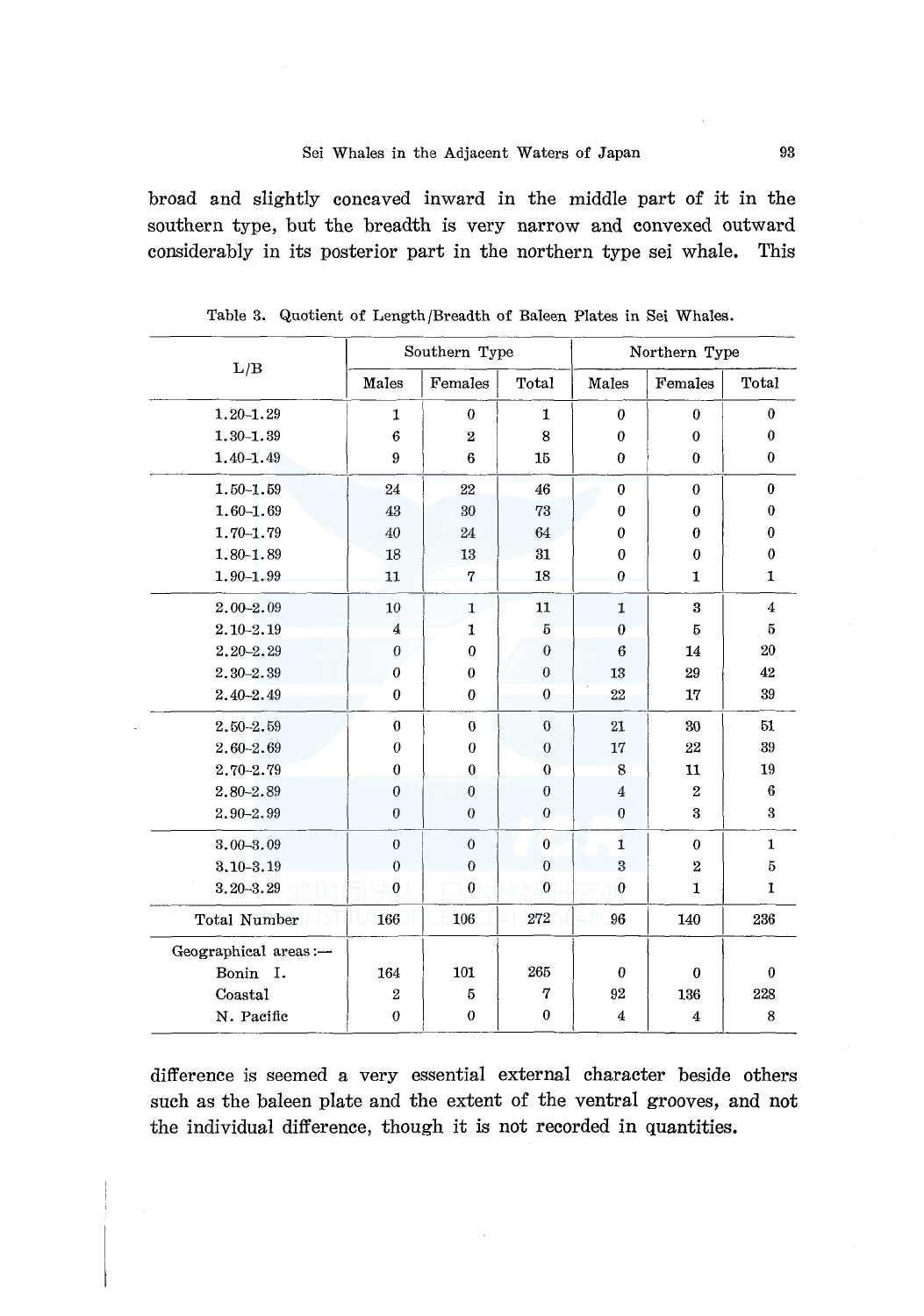

Fig. 4. Value of Length/Breadth of baleen plates in Sei whales. Males.



Fig. 5. Value of Length/Breadth of baleen plates in sei whales. Females.

## **Ventral** Grooves

As already stated, we classified at first the sei whales taken in 1952 into two types according to their baleen plates and then we studied the extent of the ventral grooves, classifying in three groups. Table 4 shows its result.

According to table 4, the ventral grooves end anterior to umbilicus in all of the northern type sei whales and no exception is seen. The fact that the ventral grooves end anterior to umbilicus is one character of *Balaenoptera borealis* and our data well agree with those reported by Matthews (1938) concerning the sei whales in the southern hemisphere. Andrews (1916) describes, after investigating the sei whales of Japan, that the ventral furrows of *B. borealis* are present on the throat, breast and abdomen, but instead of extending posteriorly to the umbilicus,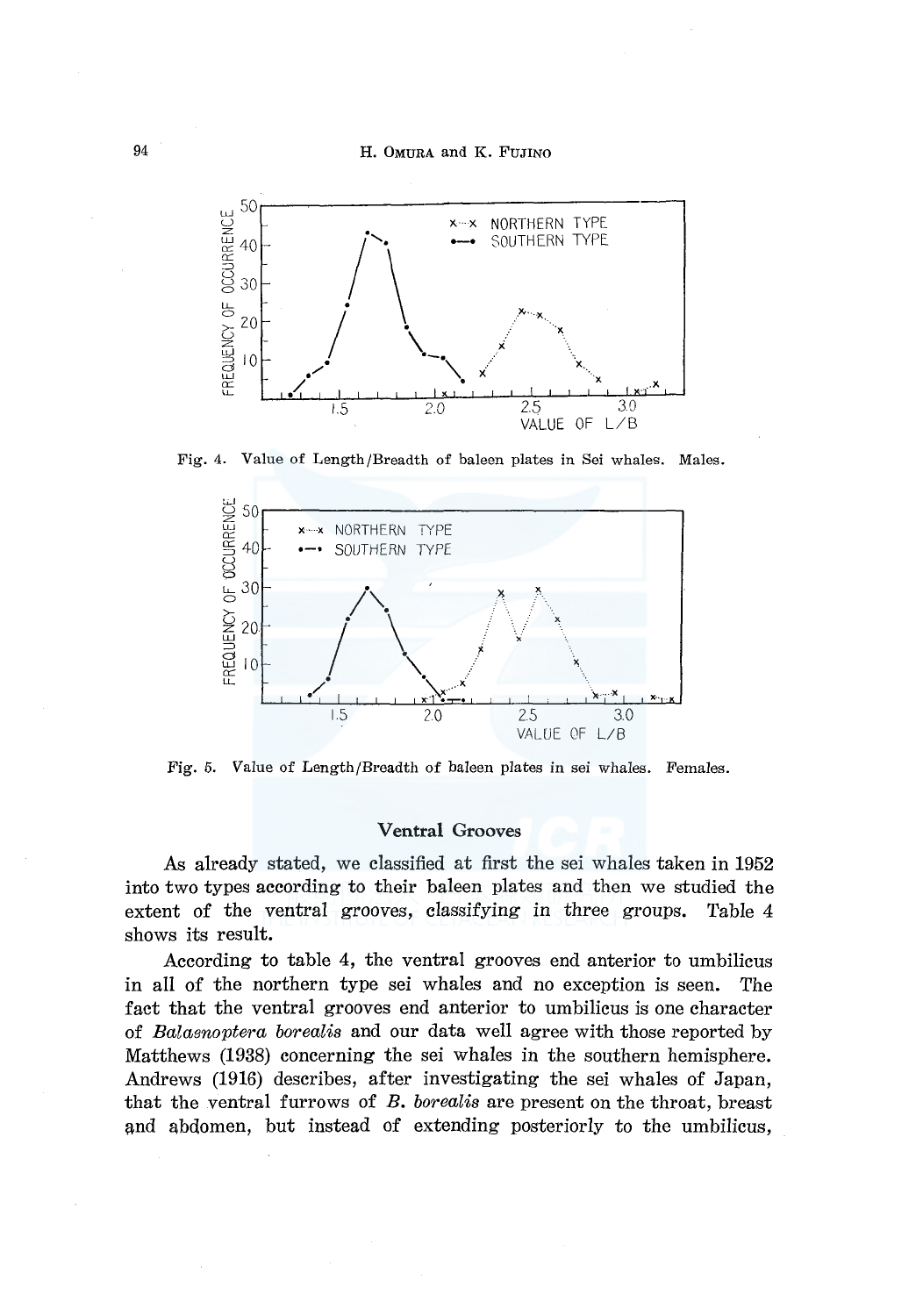

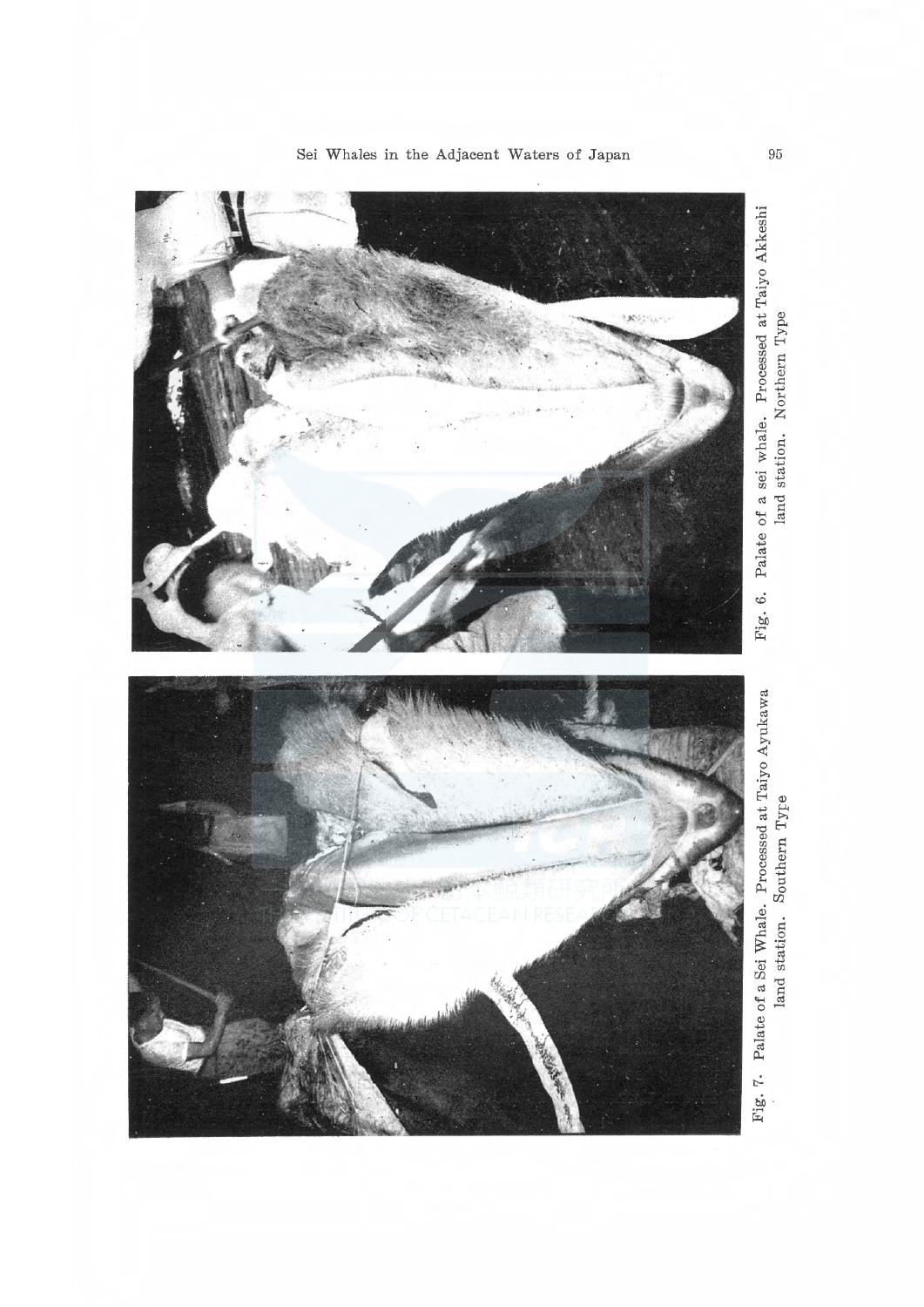## 96 H. OMURA and K. FUJINO

| Extent of Ventral             |       | Northern Type |          | Southern Type |         |       |  |
|-------------------------------|-------|---------------|----------|---------------|---------|-------|--|
| Grooves                       | Males | Females       | Total    | Males         | Females | Total |  |
| Anterior to the<br>Umbilicus  | 51    | 53            | 104      | 0             | 0       | 0     |  |
| At the Umbilicus              | 0     | 0             | 0        | 4             | 0       |       |  |
| Posterior to the<br>Umbilicus |       | 0             | $\Omega$ | 264           | 141     | 405   |  |
| $Geographical$ areas: $-$     |       |               |          |               |         |       |  |
| Bonin I.                      | 0     | 0             | $\Omega$ | 268           | 139     | 407   |  |
| Coastal                       | 43    | 47            | 90.      | $\Omega$      | 2       | 2     |  |
| N. Pacific                    | 8     | 6             | 14       | 0             |         |       |  |

Table 4. Extent of Ventral Grooves in S9i Whales.

they end half way between the tip of the pectoral fin laid back and the umbilicus. His observations were confirmed by our present data.

In the southern type sei whales, however, the ventral grooves run posteriorly beyond the umbilicus with only one per cent exceptions, in which the ventral grooves end at the umbilicus. No whale with its ventral grooves end anterior to the umbilicus is observed.

In table 5 of our former report (1952), such point is not so clear, because in that report the whales were only classified according to the geographical areas. When the whales were classified after the observation of their baleen plates, as mentioned above, the relation between the end of the ventral grooves and the umbilicus become so distinct. However, it is thought that there may be some exceptions, in which their ventral grooves end at the umbilicus, in the northern type sei whales in the future investigations as Matthews (1938) reports in the southern hemisphere.

### **Discussion**

The so-called sei whales in the adjacent waters of Japan may be classified into two distinct types in the following three points, as mentioned already:

- **1.** Quality and shape of the baleen plate and the thickness of its bristles
- 2. Shape of the palate.
- 3. Degree of the extent of the ventral grooves.

Besides, some differences are seen in the body proportions, as already stated in our former report (1952). However, in the body proportions except measurement No. 12 (Notch of flukes to end of system of ventral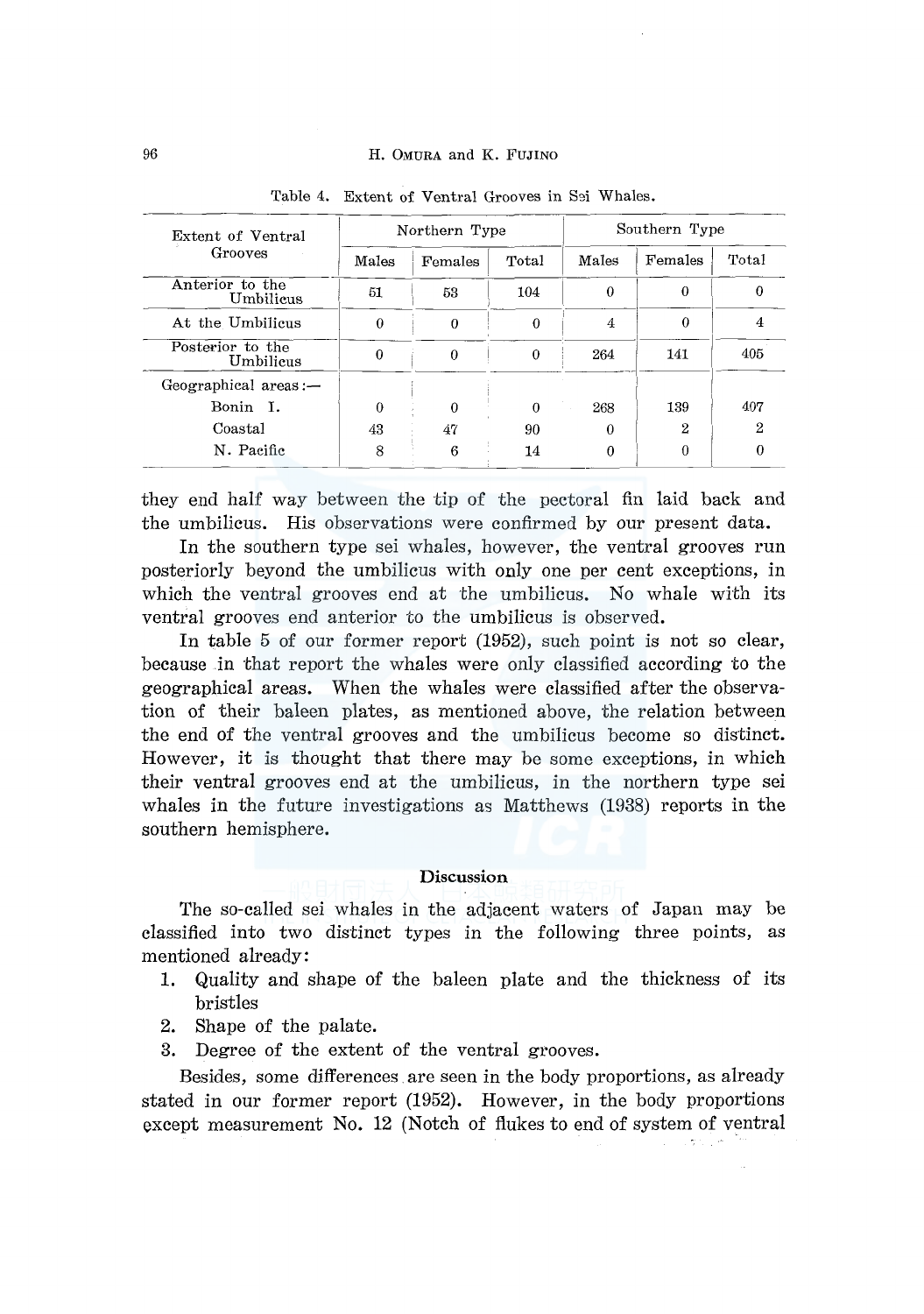grooves) there exist some individual differences, which make it difficult to identify the two types only by such body proportions. We can conclude that there are such differences between the two types only in group, not in individual. Measurement No. 12 is in other word the extent of the ventral grooves. So we conclude that the most distinct external characters in the two types are above mentioned three points.

Our osteological study has not been completed yet. However, it was made clear that there exist distinct differences in the external characters between the two types of so-called sei whales in the adjacent waters of Japan. And we consider at this stage of the investigation, the two types belong to the different species, and not to the different races in the species *B. borealis.* 

The northern type sei whale is, as already stated, identical with *B. borealis,* but the characters of the southern type sei whale are well agree with those which hitherto reported as the identical characters of *B. brydei.* Olsen (1913) states many external characters of *B. brydei* but most important points distinguishing *B. brydei* from *B. borealis* are the extent of the ventral fullows and the character of the baleen, as already pointed out by Andrews (1916). The shape of the plate should be added to these two external characters.

In conclusion of the above statement, it might be concluded that the southern type sei whale is identical with *B. brydei.* 

Concerning the osteology of *B. brydei,* the number of vertebrae is reported as 52-53 (Lönnberg 1931, Junge 1950). We examined the number of vertebrae of the both type sei whale in 1953, which is shown in Table 5.

The vertebral formula given by Andrews (1916) for *B. borealis* in the Japanese waters is  $C7 + T14 + L13 + Ca23 = 57$  and the total number of vertebrae given by Lonn berg for *B. borealis* is 56-57. Our data concerning the northern type sei whale agree with those statements, however, those concerning the southern type sei whale does not only agree with those figures, but also with the figures given by Lönnberg and Junge for *B. brydei.* According to our data the total number of vertebrae is 54-55 in the southern type sei whale, namely two more than those given by Lonnberg or Junge. However, Junge describes concerning the Pulu Sugi whale, from which his conclusion was drawn, that certainly one, perhaps two of the last caudals have been lost. So his figure of total number of vertebrae cannot be said as accurate. Future investigation on this point is needed for *B. brydei* in all areas concerned. The strong backward inclination of the spinous processes of the dorsal and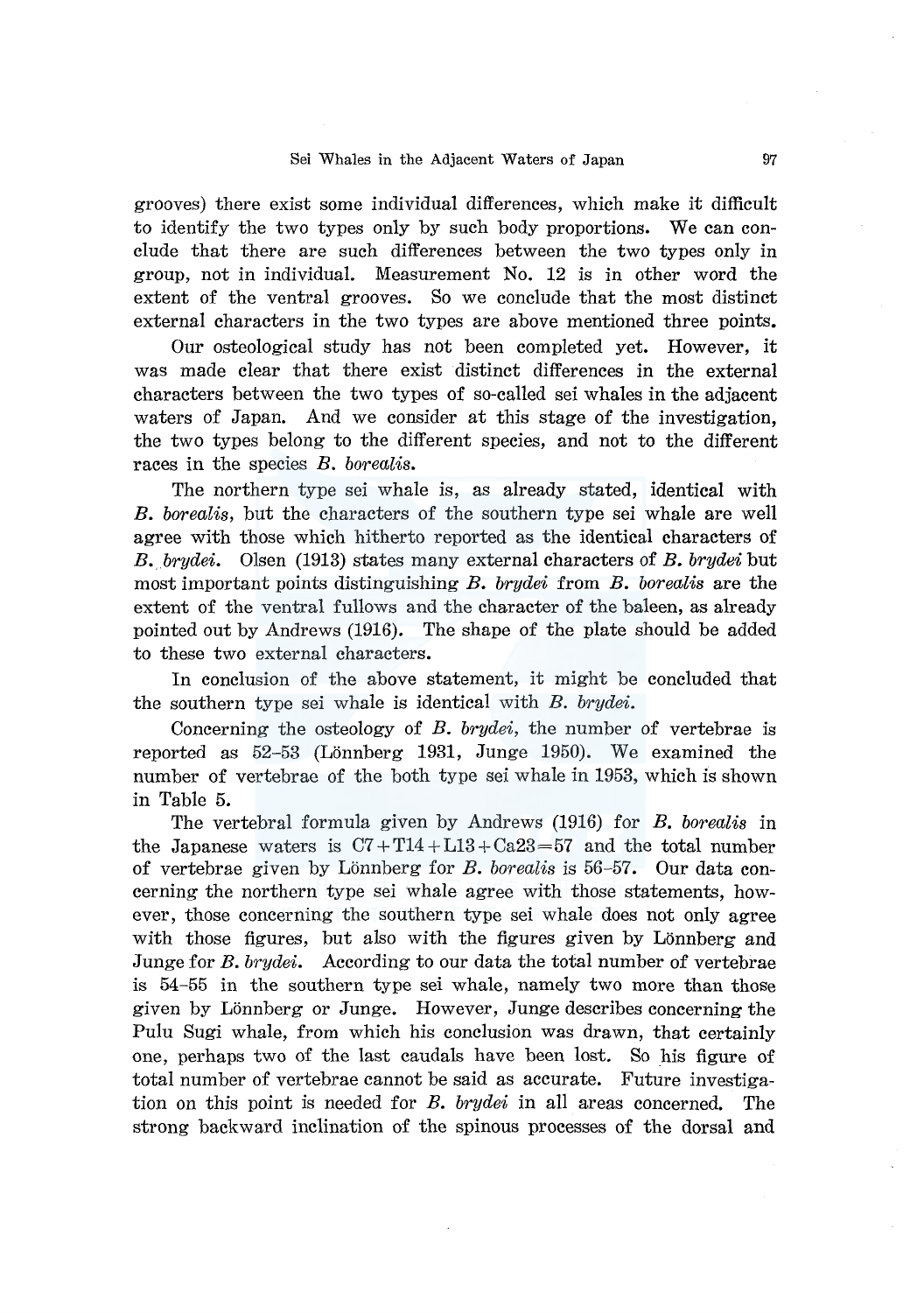| Type                       | Whale        | Body<br>Date of |     |             |              | Position of Catch |                            | Number of Vertebrae |    |                |       |       |
|----------------------------|--------------|-----------------|-----|-------------|--------------|-------------------|----------------------------|---------------------|----|----------------|-------|-------|
|                            | No.          | length          | Sex |             | catch        |                   | E. Long.                   | C.                  | т. | L.I            | Ca.   | Total |
|                            | 1)           | ft.             |     |             |              |                   |                            |                     |    | $\overline{3}$ |       |       |
| S                          | T. 57        | 42              | 含   | $7$ Jul.    | '53          | $37^{\circ}-41'$  | $142^{\circ} - 28^{\circ}$ | 7                   | 14 |                | 34*   | 55    |
| $^{\prime\prime}$          | T. 60        | 44              | 우   | 11 Jul.     | '53          | $36 - 54$         | $142 - 31$                 | 7                   | 14 |                | 34*   | 55    |
| $\eta$                     | T. 63        | 40              | 含   | 13 Jul.     | '53          | $36 - 50$         | $142 - 32$                 | 7                   | 14 |                | $34*$ | 55    |
| $\eta$                     | T. 64        | 41              | ൂ   | 13 Jul.     | '53          | $36 - 54$         | $142 - 33$                 | 7                   | 14 |                | $34*$ | 55    |
| $\boldsymbol{''}$          | T. 65        | 40              | €   | 13 Jul.     | '53          | $36 - 52$         | $142 - 22$                 | 7                   | 14 |                | $34*$ | 55    |
| $\eta$                     | T. 66        | 37              | 우   | 13 Jul.     | '53          | $36 - 57$         | $142 - 25$                 | 7                   | 14 |                | $33*$ | 54    |
| $\boldsymbol{H}$           | T. 67        | 43              | 含   | 13 Jul.     | $^{\circ}53$ | $36 - 50$         | $142 - 29$                 | 7                   | 14 |                | $33*$ | 54    |
| $\eta$                     | T. 70        | 43              | 우   | 20 Jul.     | '53          | $36 - 07$         | $144 - 20$                 | 7                   | 14 |                | $34*$ | 55    |
| $\boldsymbol{\eta}$        | T.71         | 37              | 우   | 20 Jul.     | "53"         | $36 - 06$         | $144 - 18$                 | 7                   | 14 |                | $33*$ | 54    |
| $\eta$                     | 2)<br>Ki. 32 | 35              | 우   | 17 Aug. '53 |              | $38 - 07$         | $144 - 00$                 | 7                   | 14 | 14             | 19    | 54    |
|                            |              |                 |     |             |              |                   |                            |                     |    |                |       |       |
| $^{\prime\prime}$          | Ki. 33       | 42              | 우   | 17 Aug. '53 |              | $37 - 24$         | $143 - 18$                 | 7                   | 14 | 14             | 20    | 55    |
| $\boldsymbol{\mathit{II}}$ | Ki. 34       | 41              | 우   | 17 Aug. '53 |              | $37 - 21$         | $143 - 15$                 | 7                   | 14 | 13             | 21    | 55    |
| $^{\prime\prime}$          | Ki. 35       | 40              | 우   | 17 Aug. '53 |              | $37 - 18$         | $143 - 18$                 | 7                   | 14 | 13             | 20    | 54    |
| N                          | T. 69        | 45              | ₽   | 16 Jul.     | 353          | $37 - 54$         | $145 - 38$                 | 7                   | 14 |                | $35*$ | 56    |
| $\pmb{\eta}$               | T. 75        | 47              | ₽   | 11 Aug. '53 |              | $38 - 02$         | $145 - 32$                 | 7                   | 14 | 14             | 21    | 56    |
|                            |              |                 |     |             |              |                   |                            |                     |    |                |       |       |

Table 5. Numbar of Vertebrae in Sei Whales of Japan.

Remarks. 1) T. ..... Taiyo Ayukawa Land station.

2) Ki. .... Kinkai Ayukawa Land station.

3) \* ...... not distinguished into lumbar and caudal regions

lumbar vertebrae, an important difference which separate *B. brydei*  from *B. borealis* according to Junge, is also seen in the southern type sei whale. Our osteological study on the southern type sei whale will be reported in detail in future when the work is completed.

Hitherto *B. brydei* has been reported to inhabit in a narrow area of waters around Cape of Good Hope. However, Kellogg (1931) describes that in the returns made by the Norwegian companies operating off Lower California 34 bryde's whales were caught in 1926. Junge (1950) notes that a whale cast ashore on the coast of Pulu Sugi, near Singapore, and *B. edeni,* as reported by Anderson (1878) are both identical with *B. brydei* and concluded further that this whale occurs in South African waters as well as in the waters of South-eastern Asia. Ruud (1952) reports that 42 sei whales taken in 1952 in the waters of French Equatorial Africa were all bryde's whale after investigating their baleen plates and he further states that we must assume that the bryde's whale has a much wider distribution than previously known and we may expect that this species can be met with in subtropical and tropical waters in all oceans.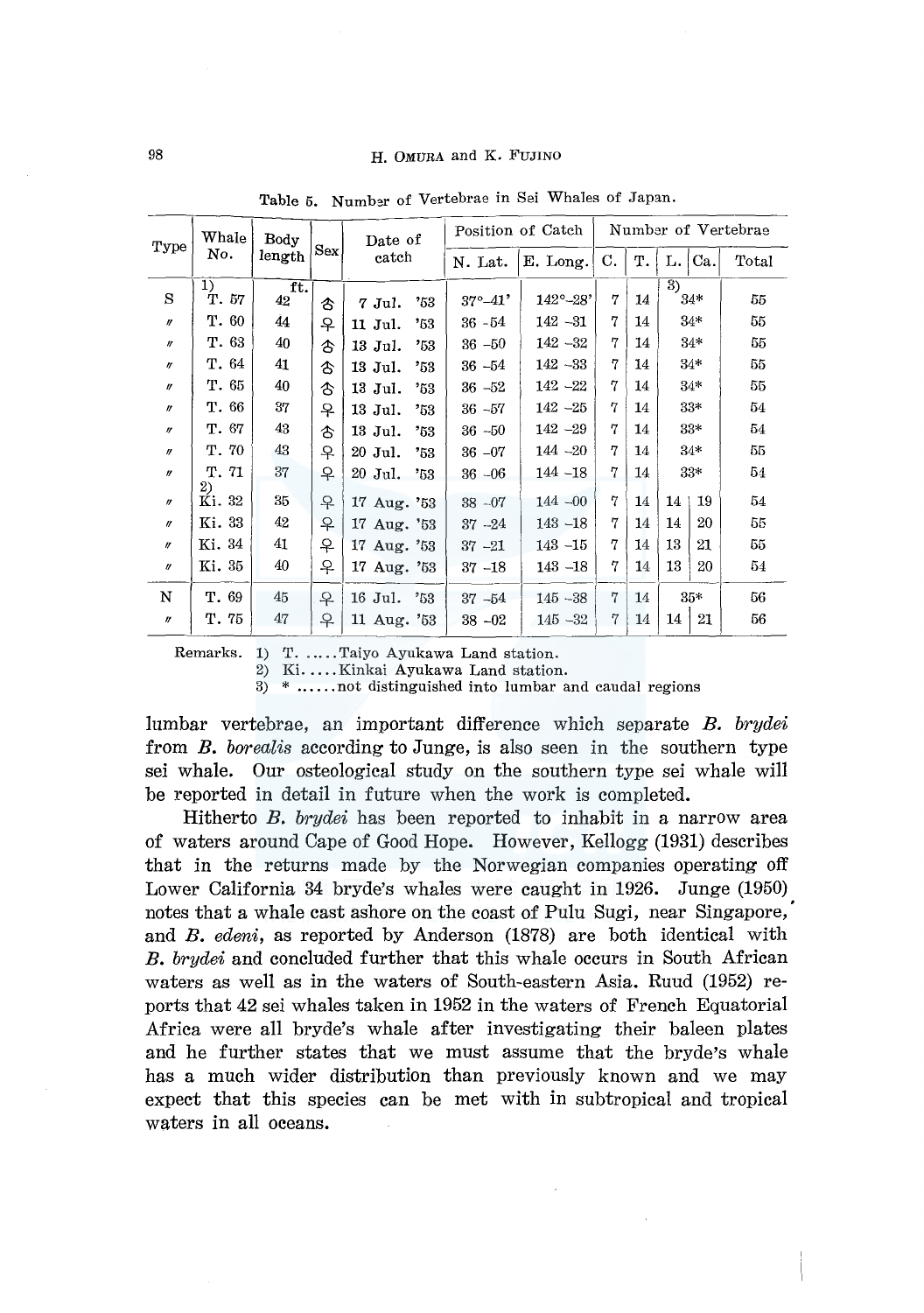

Fig. 8. Location of the Whaling land stations of Okochi, Oshima, Bonin Is., Ayukawa and Kiritappu.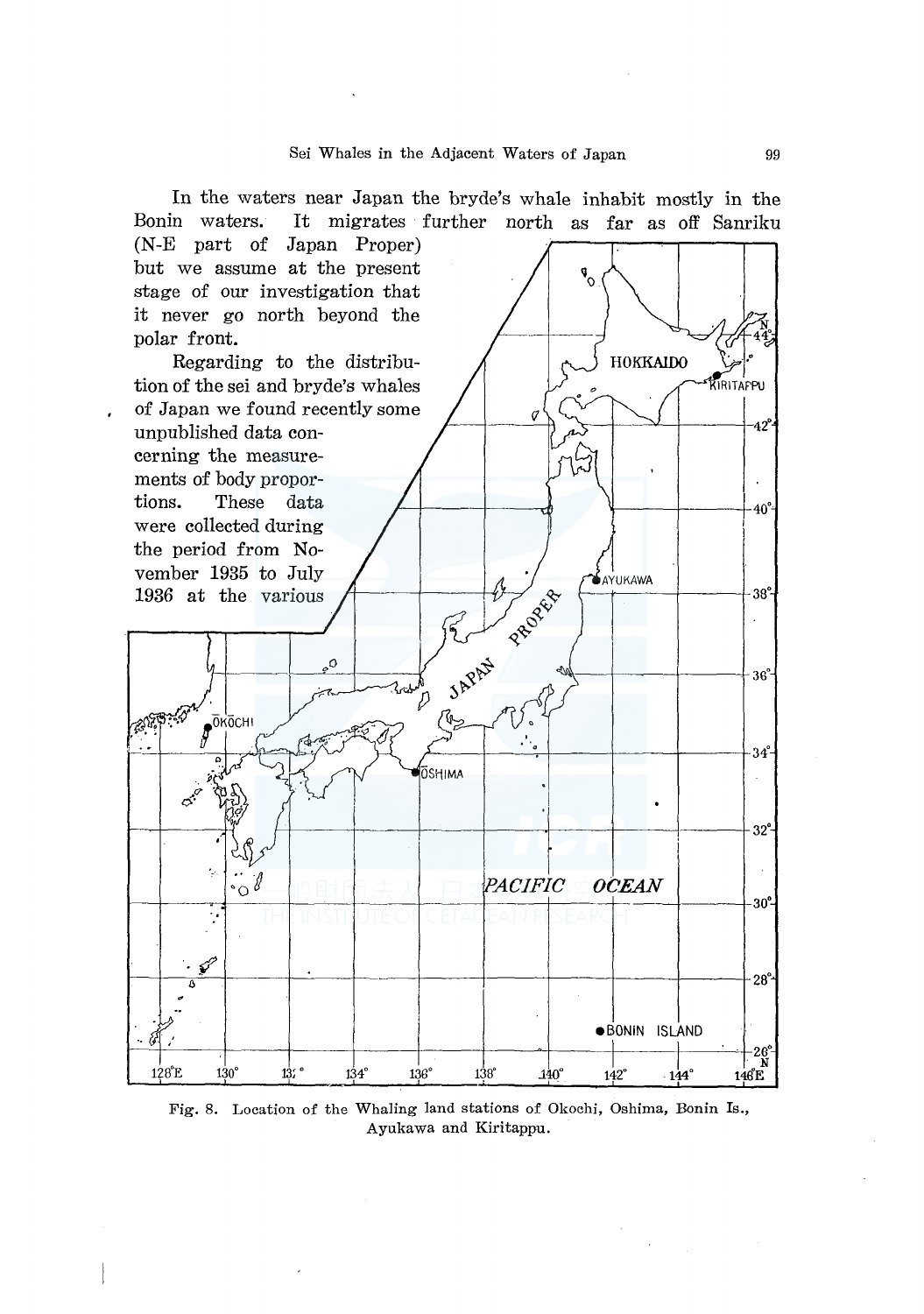land stations of Japan, of which location are shown in Fig. 8. Some body proportions of the socalled sei whales processed at these land stations were measured.



Fig. 9. From tip of lower jaw to posterior end of the system of ventral grooves (shown as percentages of body length)

means the whales, of which ventral grooves extend posteriorly far beyond the middle of the body, which is one important character of the bryde's whale. The latter means that whale belongs the ordinal sei whale. All whales processed at Okochi and Oshima land stations belong to the bryde's whale and those processed at Bonin Island, Ayukawa, and Kiritappu land stations belong to the ordinal sei whales with some exceptions.

Seven measurements were made to each sei whales processed, but most important one in this connection is the length from the tip of the lower jaw to the end of the system of the ventral grooves. Though the measurement cannot be said as accurate, because this was done by the staff of the each land stations, instead of the biologist, however, we can assume that these data are still available to get rough idea of the distribution of the both species.

In Fig. 9 the length from the tip of the lower jaw to the end of the system of the ventral grooves are shown in percentage against the total body length, separately according to each land station. We can see two groups in this figure, one being over 55-56 per cent and another one is below this figure. The former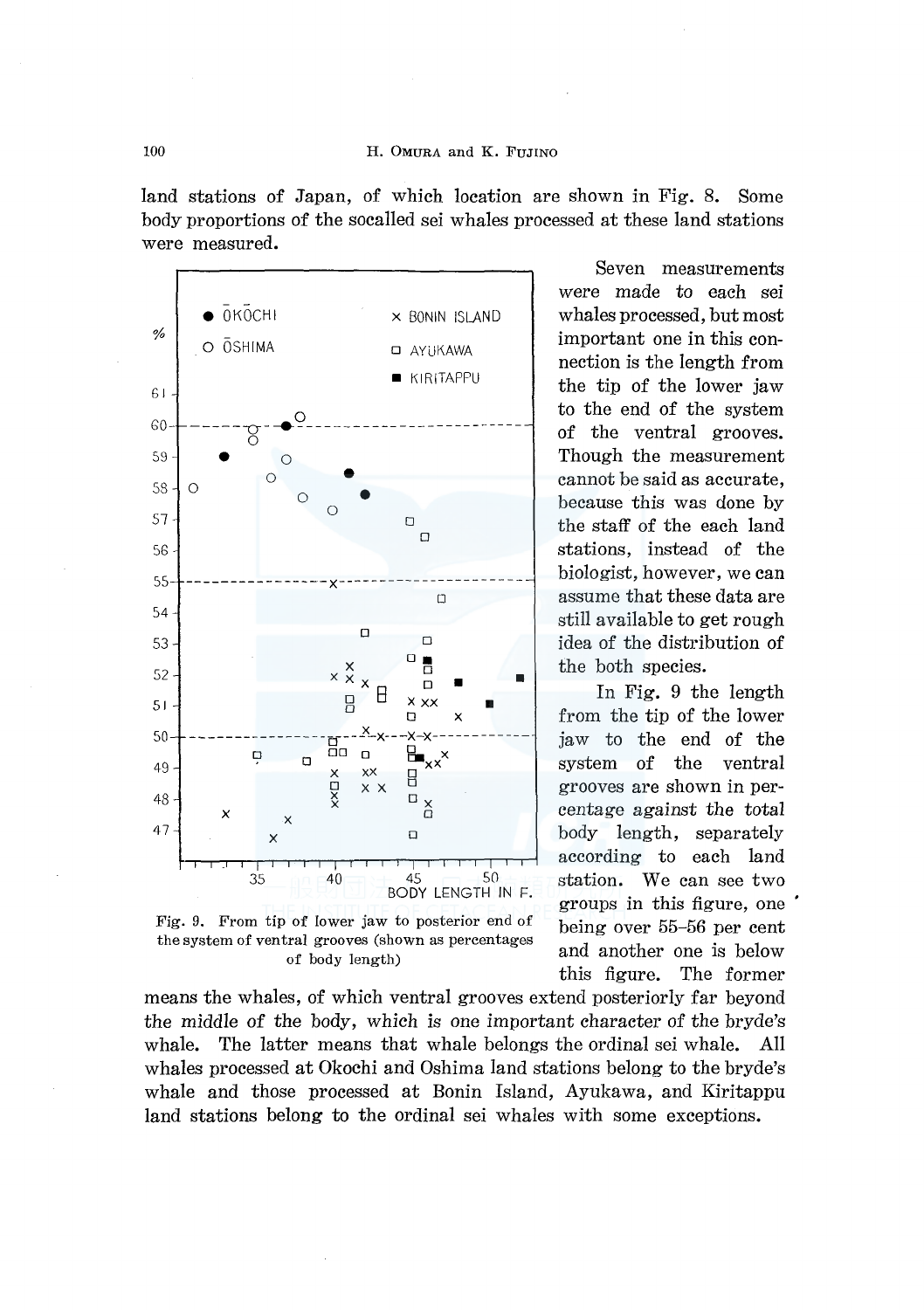Andrews (1916) observed some sei whales at Oshima land station, but no record of measurements was given by him. So we cannot conclude which type of sei whale he observed there.

As shown in table 3 and 4, all sei whales taken in the Bonin waters belong to the southern type, namely *B. brydei.* Also in our former account (1952), all whales were southern type with a few exceptions. However, our present data show that all sei whales processed in 1935- 36 belong to the northern type with only one exception, which we cannot conclude to which type it belongs.

How can be occur such difference? We should assume that is because the difference of the seasons. The seasons of the Bonin Island whaling in the postwar days are quite different as compared with those in the pre-war days. In the pre-war days the whaling was mainly operated in the period of January to April. In the post-war days the seasons were commenced later and later, and now it has been designated by the Japanese Government that no baleen whales should be taken prior lst May. Consequently, now the season is quite different from that in the pre-war days.

Table 6 shows the monthly catch in 1935-36 and 1952. The whaling was commenced from lst May in 1952, but it was ended on 8th April in

1935-36.

Judged from the above fact, we assume that a herd of *B. borealis*  comes near to Bonin Island in the period from December to the middle of April, and after the herd passed north another herd of *B. brydei*  approaches to the island from the middle or end of April. This herd of *B. brydei* seems also go north towards the end of June as far as off Sanriku, but one part of that seems to remain longer in the Bonin waters. According to the Japanese Fisheries Agency (1953), a whale marking trip was conducted in the Bonin waters from 27th June to

As mentioned above, many *B. brydei* have been taken yearly in the seas around Bonin Island, but it is the fact in the post-war days. Namely, it can be said that it was made clear that a new herd of

lOth July 1952 and 74 sei whales were sighted in this period.

|  |                   |  | Table 6. Monthly catch of Sei Whales |  |
|--|-------------------|--|--------------------------------------|--|
|  |                   |  | in the Bonin Waters in the Seasons   |  |
|  | 1935–36 and 1952. |  |                                      |  |

| Months | 1935-36<br>$(N-Type)$ | 1952<br>$(S-Type)$ |
|--------|-----------------------|--------------------|
| Nov.   | 1                     |                    |
| Dec.   | 1                     | 0                  |
| Jan.   | 0                     | 0                  |
| Feb.   | 2                     | 0                  |
| Mar.   | 11                    | 0                  |
| Apr.   | 121)                  | o                  |
| May    | 0                     | 2352)              |
| Jun.   | O                     | 176                |
| Notes: | 1)                    | Season closed on 8 |

Apr. 1936.

2) Season opened on 1 May 1952.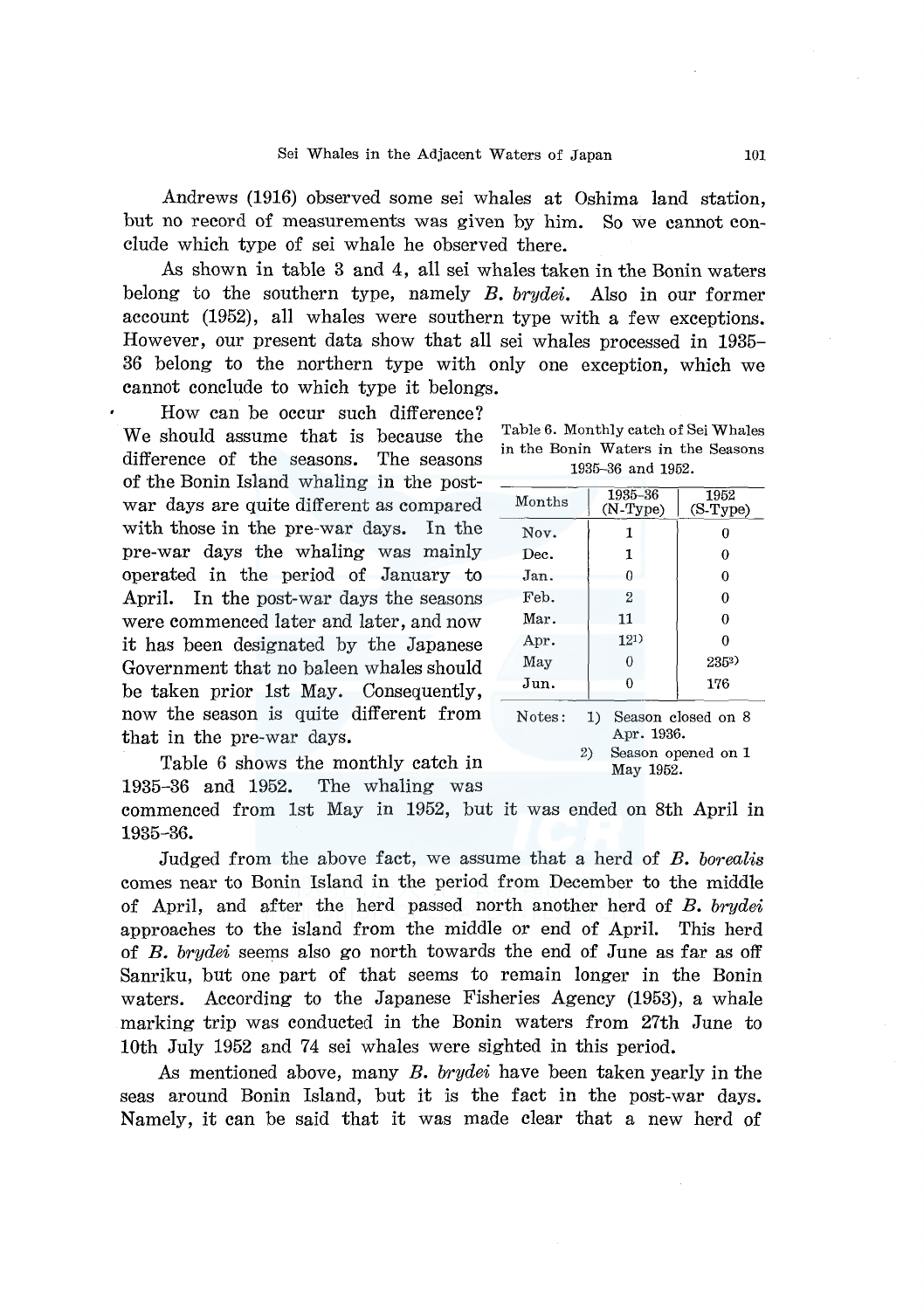*B. brydei* approaches to that island in the period in which hitherto no whaling had been conducted, and consequently a new whaling for this herd had inaugurated quite recently.

It is very interesting to investigate the ratio of intermingling  $\alpha$ the both species in the waters off Sanriku, especially in connection witl



of baleen plates examined in 1952 in Sanriku and Hokkaido.

the oceanographic conditions of the sea water, because the two currents of warn: and cold water inter· mingle in these areas of the sea. We col· lected some data ir 1952, but it was sc few to get any conclusion on this point, as shown in Fig. 10.

Many baleen plates have been sent to the laboratory in 1953. They are now under investigation and the result will be published later.

## **Conclusion**

1. The two types of sei whales in the adjacent waters of Japan, as reported in our former account (1952), are separated clearly by the following characters.

- a. Quality and shape of the baleen plate and the thickness of its bristle.
- b. Shape of the palate.
- c. Degree of the extent of the ventral grooves.

2. Though the osteological study has not been completed yet, there are some differences between the two types in the total number of vertebrae, etc.

3. The conclusion from above is that we can consider the southern type and B. *brydei* conspecific and the northern type is identical with B. *borealis.*